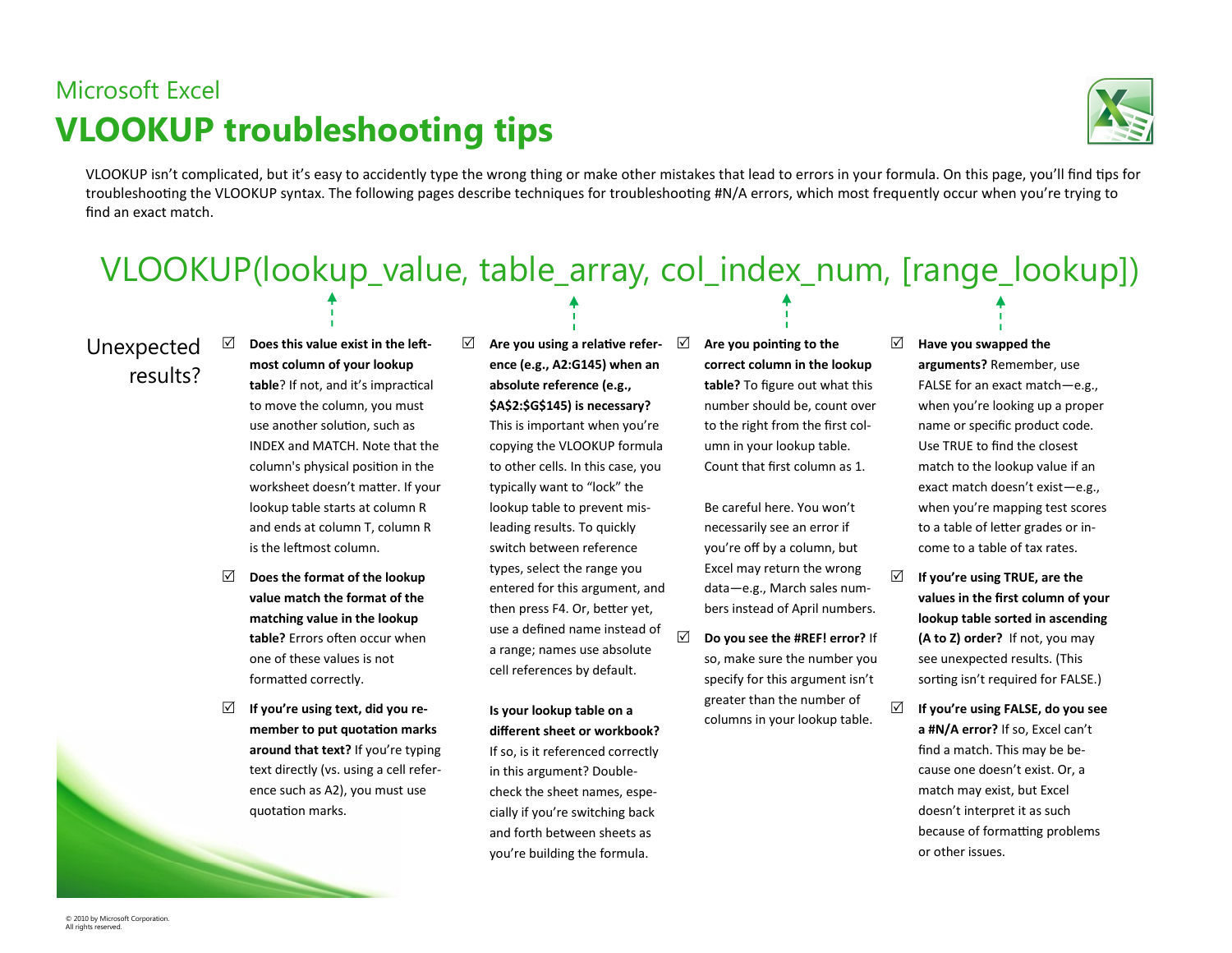## Microsoft Excel **VLOOKUP troubleshooting tips**

Scenario 1: Excel returns a #N/A error in the cell. However, you're not sure why, because it looks like a match exists in the leftmost column of your lookup table.

| Cause of #N/A error |                                                                                                                                                                     | What to do about it                                                                                                                                                                                                                                                                                                            | Example                                                                                                                                                                                                                                                                                                                                                                                                                                                                                                                                                                                                                                                           |
|---------------------|---------------------------------------------------------------------------------------------------------------------------------------------------------------------|--------------------------------------------------------------------------------------------------------------------------------------------------------------------------------------------------------------------------------------------------------------------------------------------------------------------------------|-------------------------------------------------------------------------------------------------------------------------------------------------------------------------------------------------------------------------------------------------------------------------------------------------------------------------------------------------------------------------------------------------------------------------------------------------------------------------------------------------------------------------------------------------------------------------------------------------------------------------------------------------------------------|
| ☑                   | The number format of the lookup<br>value may not match the format<br>of the matching value in the<br>lookup table.                                                  | Verify that the number formats are identical.<br>Although values may look like numbers, Excel<br>may be, in fact, storing these values as text.<br>Numbers stored as text are left-aligned in-<br>stead of right-aligned in the cell, and a little<br>green triangle usually appears in the upper-<br>left corner of the cell. | In the following example, the lookup table contains '2800911 (text), whereas the value<br>in the lookup value is 2800911 (a number). To fix the problem, select the cell(s) that<br>have the green triangles. When the error button appears, click it, and then click<br><b>Convert to Number.</b><br>B<br>A<br>◢<br>$\mathbf{1}$<br>Page ID<br><b>Page Name</b><br>$\overline{2}$<br>28000911 1 + nal News 1<br>ws 2<br>Number Stored as Text<br>ws <sub>3</sub><br>Convert to Number<br>ws 4                                                                                                                                                                    |
| ☑                   | The first column or lookup value<br>contains unnecessary leading or<br>trailing spaces, or extra spaces<br>between words.                                           | These spaces often occur when you bring data<br>into Excel from databases or other external<br>sources.<br>You can remove the spaces manually or use<br>the find and replace feature to do it. You can<br>also use the TRIM function, which removes<br>extra spaces from text, except for single spac-<br>es between words.    | In the following lookup table, there are extra spaces before the page names in column<br>A. To remove these spaces, insert a temporary column next to column A, type =TRIM<br>(A2) in cell B2, and then press ENTER to remove the spaces. Then, copy the formula to<br>the rest of the cells in column B.<br>B<br>C<br>A<br>◢<br>1<br><b>Temporary Column</b><br><b>Page Name</b><br>Page ID<br>National News 1<br>$=TRIM(A2)$<br>28000911<br>After the spaces are gone, paste the "clean" data from column B over the data in<br>column A, taking care to copy the values, not the underlying formula. Finally, delete<br>column B since it is no longer needed. |
| ☑                   | The first column or lookup value<br>contains carriage returns,<br>linefeeds, nonbreaking spaces, or<br>other special characters that are<br>embedded into the text. | These characters sometimes show up when<br>you copy or import data into Excel from the<br>web or other external sources.<br>TRIM won't work here, at least not on its own.<br>Instead, you can use CLEAN or SUBSTITUTE -<br>or a combination of these functions - to get<br>rid of the characters.                             | In the following example, SUBSTITUTE replaces the errant CHAR(160) character with<br>an empty space, CLEAN removes nonprinting characters, and TRIM removes extra<br>spaces, if they exist.<br>=TRIM(CLEAN(SUBSTITUTE(A2,CHAR(160)," ")))<br>If you need more information about any of the functions mentioned here, open Excel,<br>press F1, and then search for the function name in Help.                                                                                                                                                                                                                                                                      |